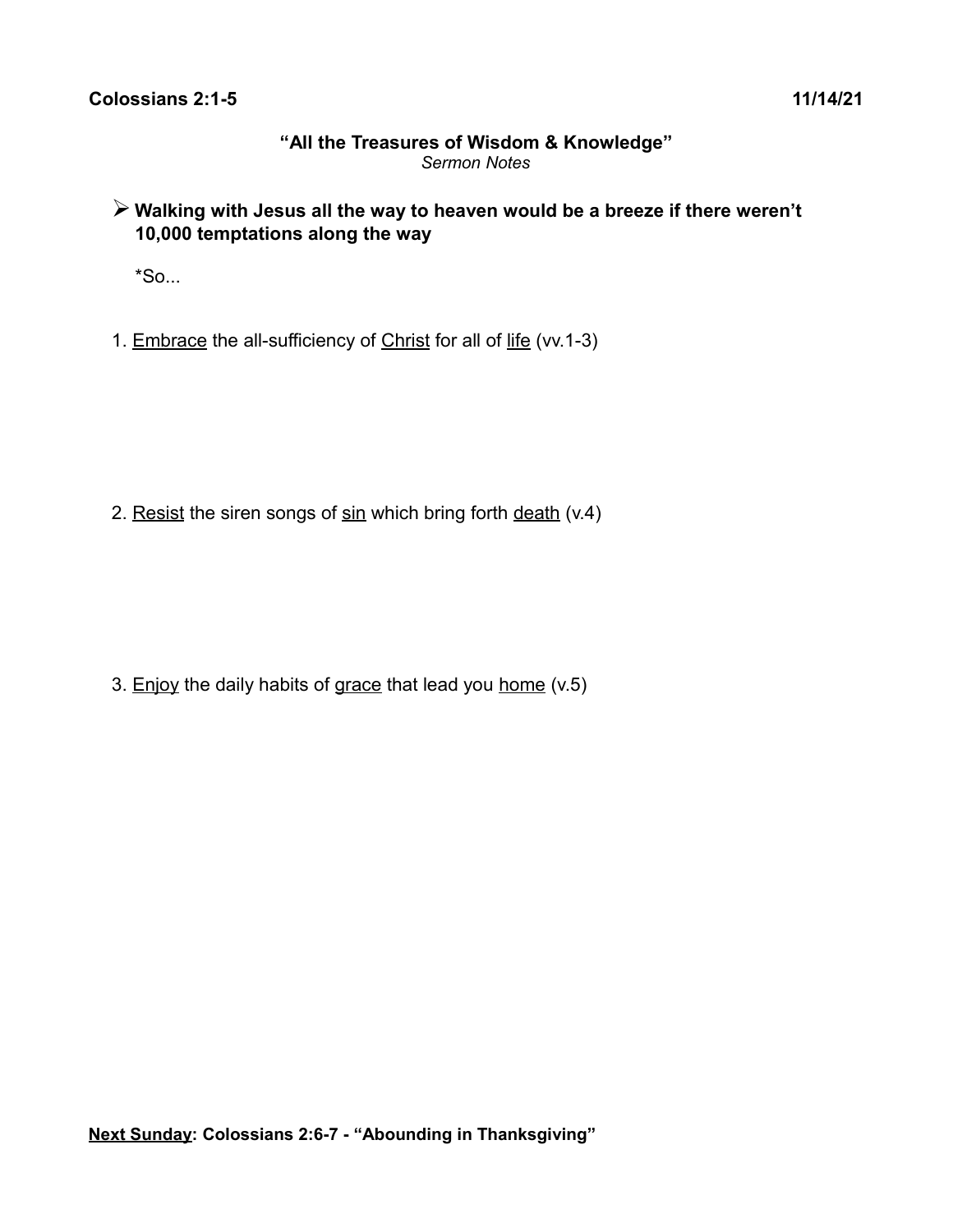## **Community Group Study Guide**

For the Week of November 14th-20th

#### **Getting Started**

1. We are now nine sermons deep into our study of Paul's letter to the Colossians (that's all of page 983 in the red Bibles). It's a good opportunity to pause and reflect. Take a moment to share with one another as a group. What are your impressions of this book of the Bible so far? What particular truths have been especially encouraging to you (pointing to specific verses as you share)?

# **Digging Deeper**

2. While this letter is without a doubt a great source of encouragement to us as believers, it's also designed to bring sharpening and maturity to our lives. Are there any parts in particular that you've found uniquely challenging or perhaps puzzling? If so, which ones (again sharing specific verses)?

## **Open Your Bible to Colossians 1:2...**

- 3. In verse 2, Paul addresses this letter "To the *saints* and faithful brothers in Christ at Colossae". Earlier in this series, we began to address the theme in Colossians that *identity is essential*. The primary identity that Paul immediately presses home to this church is that they are *saints* (a rather common 1st century expression for Paul that he uses to speak of ordinary believers over 40 times in the New Testament). Why do you suppose it to be the case that it is far more likely to hear a believer in the 21st century refer to themselves as a "sinner" rather than a "saint" (despite the fact that in 67 of the 68 occurrences<sup>[1](#page-1-0)</sup> of the word "sinner" in the Bible is used as a synonym for "unbeliever")? It's the rare Christian today who wouldn't hesitate to take on the identity of "sinner", and yet would hesitate to identify as a "saint". Is this something that ought to concern us? Might this have practical implications in our lives? If so, what?
- 4. In Colossians 1:6, Paul reminds the Colossian believers of when they first "heard...and understood the grace of God in truth". If you are a Christian, do you remember what that was like for you? Think back a bit. Have one or two of you in the group share about the circumstances surrounding that moment of life, and what it meant for you to first understand and embrace the gospel. Who is one person in your life for whom you long for this to happen as well? When was the last time you sought to B.L.E.S.S. $^{\text{2}}$  $^{\text{2}}$  $^{\text{2}}$  them in a meaningful way (see footnote below)?
- 5. Read carefully through Paul's prayer in 1:9-14. What's the central petition that he brings

<span id="page-1-0"></span><sup>1</sup> The one exception is Paul's reference to himself in 1 Timothy 1:15. Otherwise 98.5% of the time, in the Bible, "sinner" is a synonym for "unbeliever".

<span id="page-1-1"></span><sup>2</sup> **B**e in prayer. **L**isten to them. **E**at and drink with them. **S**erve (or be served by) them. **S**hare your story or the story of the gospel with them.